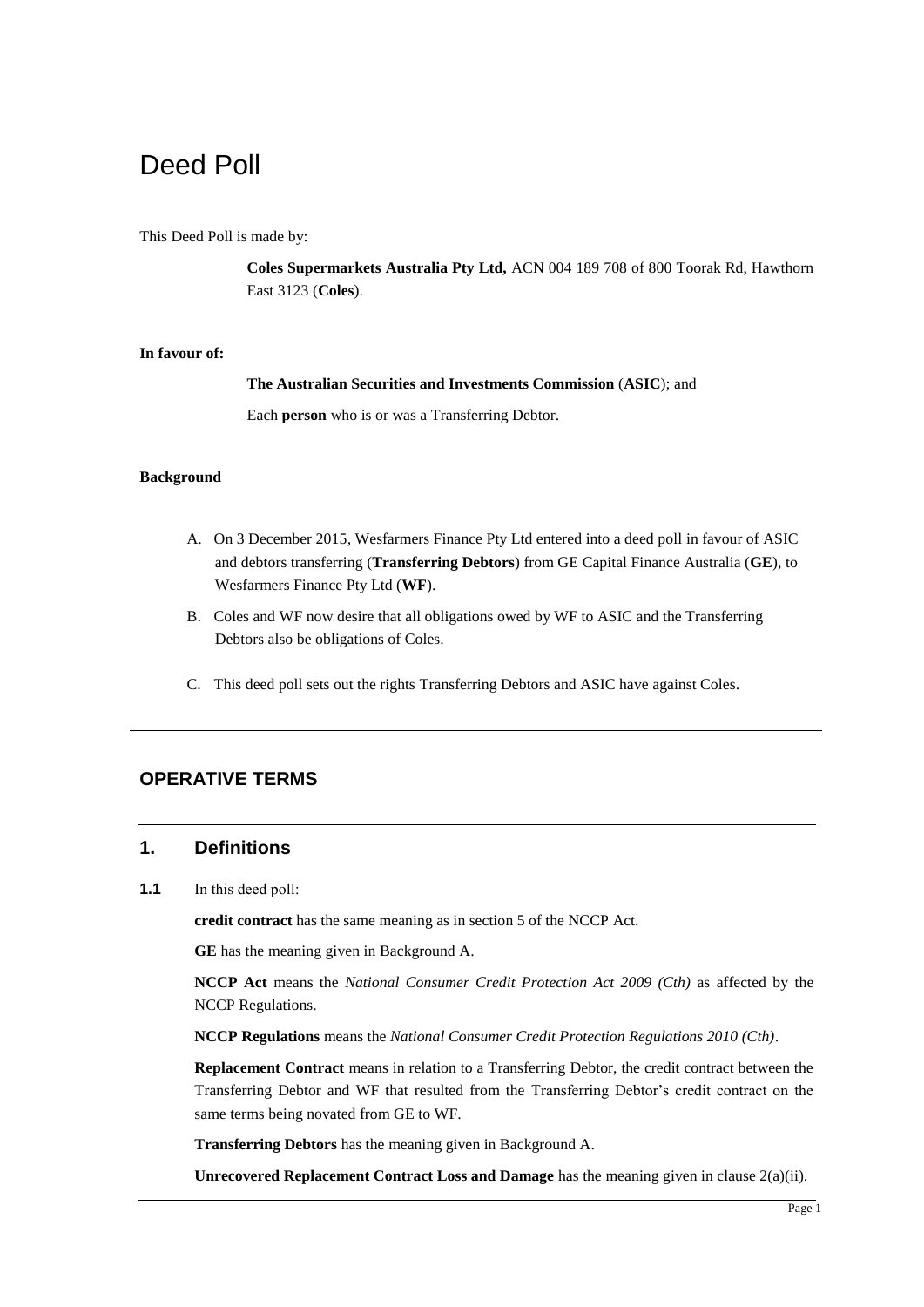# **2. Compensation for Transferring Debtors**

- (a) Coles irrevocably covenants with each Transferring Debtor and with ASIC that:
	- (i) if the Transferring Debtor suffered loss or damage as a result of a contravention of Division 3 or Division 4 of Part 3-2 of the NCCP Act (as modified by regulation 25K of the NCCP Regulations) by GE; and
	- (ii) the Transferring Debtor has not recovered from WF or GE any loss or damage that the Transferring Debtor has suffered as a result of that contravention that arises on or after the entry into the Replacement Contract and in relation to that Replacement Contract (the **Unrecovered Replacement Contract Loss and Damage**),

Coles will compensate the Transferring Debtor, in whole, for the Unrecovered Replacement Contract Loss and Damage.

- (b) For the purposes of clause  $2(a)$ , Coles acknowledges that a Transferring Debtor may suffer loss or damage which arose on or after entry into the Replacement Contract as a result of a contravention of Division 3 or Division 4 of Part 3-2 of the NCCP Act (as modified by regulation 25K of the NCCP Regulations) by GE in relation to a credit contract with, or an offer to enter into a credit contract by, GE in respect of a Product notwithstanding:
	- (i) the Transferring Debtor having entered into the Replacement Contract; and
	- (ii) the loss or damage being suffered in relation to the Replacement Contract.

# **3. Benefit of deed poll**

This deed poll is for the benefit of each Transferring Debtor and ASIC and the rights of:

- (a) A Transferring Debtor under it may only be enforced by:
	- (i) The Transferring Debtor; or
	- (ii) ASIC on behalf of the Transferring Debtor in the Transferring Debtor has given their prior written consent to ASIC.
- (b) ASIC under it may only be enforced by ASIC.

## **4. Waiver**

The failure of ASIC or a Transferring Debtor to require performance of any obligation under this deed poll is not a waiver of the right of ASIC or the Transferring Debtor:

- (a) to insist on performance of, or claim damages for breach of, that obligation unless such acknowledges in writing that the failure is a waiver; and
- (b) at any other time to require performance of that or any other obligation under this deed poll.